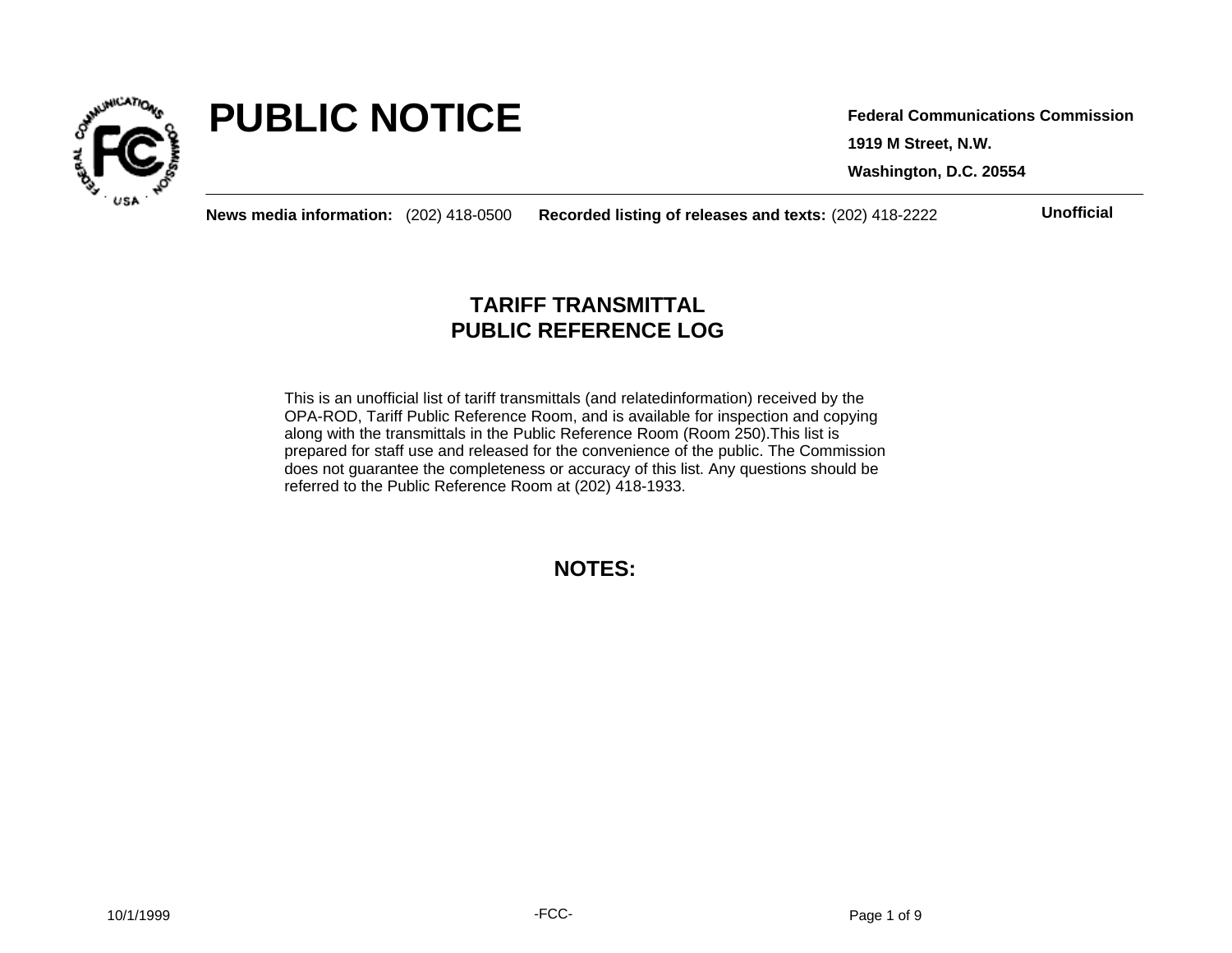### **DOMINANT**

| <b>ISSUED</b> | <b>CARRIER</b>                                    | FILING# TRANS# |      | FCC# | EFFDATE #DISK #CD |  | #PAGES |    |            | NTC 61.38 61.49 PUS PETN-DUE | S.P.t. |
|---------------|---------------------------------------------------|----------------|------|------|-------------------|--|--------|----|------------|------------------------------|--------|
|               | 9/30/1999 AMERITECH SERVICES                      |                | 1214 |      | 10/15/1999        |  |        | 15 | <b>RLS</b> | 10/7/1999                    |        |
|               |                                                   |                |      |      | <b>SYNOPSIS</b>   |  |        |    |            |                              |        |
|               | This filing is a DS3 Restructure in FCC Tariff 2. |                |      |      |                   |  |        |    |            |                              |        |

| <b>ISSUED</b> | CARRIER                                 | FILING# TRANS# |    | FCC# | EFFDATE #DISK #CD |  |  |     | #PAGES NTC 61.38 61.49 PUS PETN-DUE | S.P.# |
|---------------|-----------------------------------------|----------------|----|------|-------------------|--|--|-----|-------------------------------------|-------|
|               | 9/30/1999 AFFINITY NETWORK INCORPORATED |                | 23 |      | 10/1/1999         |  |  | LJB |                                     |       |
|               |                                         |                |    |      |                   |  |  |     |                                     |       |
|               |                                         |                |    |      | <b>SYNOPSIS</b>   |  |  |     |                                     |       |
|               |                                         |                |    |      |                   |  |  |     |                                     |       |

| <b>ISSUED</b> | CARRIER           | FILING# TRANS# |      | FCC# |           |  |  | EFFDATE #DISK #CD #PAGES NTC 61.38 61.49 PUS PETN-DUE | S.P.t. |
|---------------|-------------------|----------------|------|------|-----------|--|--|-------------------------------------------------------|--------|
|               | 9/30/1999 ALASCOM |                | 1071 | 10   | 10/1/1999 |  |  | <b>RLS</b>                                            |        |
|               |                   |                |      |      | SYNOPSIS  |  |  |                                                       |        |

| ISSUED | CARRIER                         | FILING# TRANS# | FCC# |                 |  |  | EFFDATE #DISK #CD #PAGES NTC 61.38 61.49 PUS PETN-DUE S.P.# |  |
|--------|---------------------------------|----------------|------|-----------------|--|--|-------------------------------------------------------------|--|
|        | 9/30/1999 ALLTEL COMMUNICATIONS | . ი            |      | 10/1/1999       |  |  | LJB                                                         |  |
|        |                                 |                |      | <b>SYNOPSIS</b> |  |  |                                                             |  |

| <b>ISSUED</b> | CARRIER                          | FILING# TRANS# | FCC# |                 |  |  | EFFDATE #DISK #CD #PAGES NTC 61.38 61.49 PUS PETN-DUE | S.P.t. |
|---------------|----------------------------------|----------------|------|-----------------|--|--|-------------------------------------------------------|--------|
|               | 9/30/1999 AMERICATEL CORPORATION |                |      | 10/1/1999       |  |  | LJB                                                   |        |
|               |                                  |                |      | <b>SYNOPSIS</b> |  |  |                                                       |        |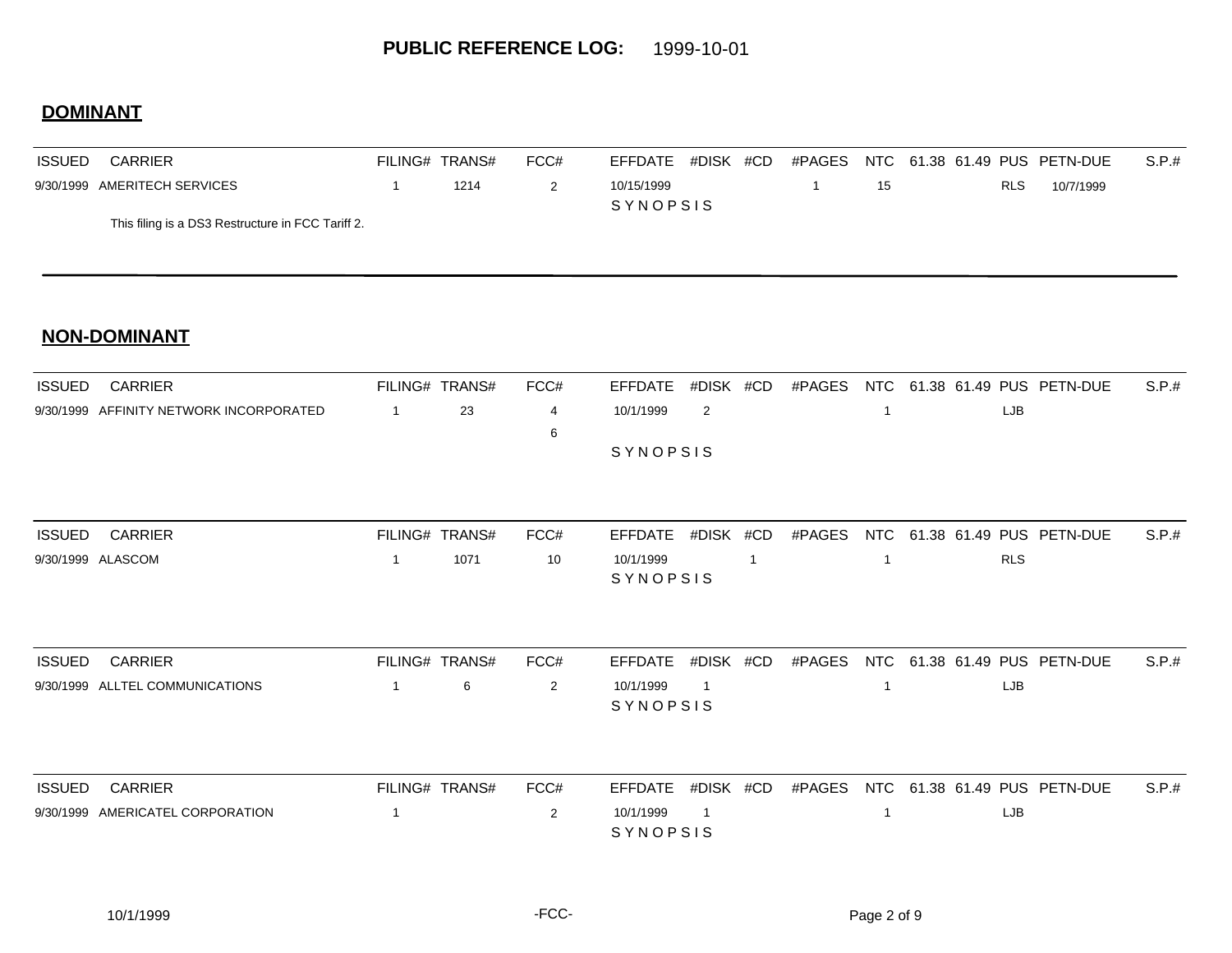| <b>ISSUED</b>  | CARRIER                                   |                | FILING# TRANS# | FCC#           | <b>EFFDATE</b> | #DISK #CD      |                | #PAGES | <b>NTC</b>     |  |            | 61.38 61.49 PUS PETN-DUE            | S.P.# |
|----------------|-------------------------------------------|----------------|----------------|----------------|----------------|----------------|----------------|--------|----------------|--|------------|-------------------------------------|-------|
| 9/30/1999 AT&T |                                           | $\mathbf{1}$   | 11436          | $\overline{1}$ | 10/1/1999      |                | $\overline{1}$ |        | $\mathbf{1}$   |  | RLS        |                                     | 93-88 |
|                |                                           |                |                | 13             |                |                |                |        |                |  |            |                                     |       |
|                |                                           |                |                | 11             |                |                |                |        |                |  |            |                                     |       |
|                |                                           |                |                | $\overline{2}$ |                |                |                |        |                |  |            |                                     |       |
|                |                                           |                |                | 12             |                |                |                |        |                |  |            |                                     |       |
|                |                                           |                |                | 27             |                |                |                |        |                |  |            |                                     |       |
|                |                                           |                |                | $16\,$         |                |                |                |        |                |  |            |                                     |       |
|                |                                           |                |                |                | SYNOPSIS       |                |                |        |                |  |            |                                     |       |
|                |                                           |                |                |                |                |                |                |        |                |  |            |                                     |       |
| <b>ISSUED</b>  | <b>CARRIER</b>                            |                | FILING# TRANS# | FCC#           | <b>EFFDATE</b> | #DISK #CD      |                |        |                |  |            | #PAGES NTC 61.38 61.49 PUS PETN-DUE | S.P.# |
| 9/30/1999 AT&T |                                           | $\mathbf{1}$   | CT-7707        | CT-11052       | 10/1/1999      |                | $\overline{1}$ |        | $\mathbf{1}$   |  | <b>RLS</b> |                                     | 93-88 |
|                |                                           |                |                | CT-12087       |                |                |                |        |                |  |            |                                     |       |
|                |                                           |                |                | CT-9323        |                |                |                |        |                |  |            |                                     |       |
|                |                                           |                |                | CT-4596        |                |                |                |        |                |  |            |                                     |       |
|                |                                           |                |                | CT-10533       |                |                |                |        |                |  |            |                                     |       |
|                |                                           |                |                | CT-10194       |                |                |                |        |                |  |            |                                     |       |
|                |                                           |                |                | CT-4358        |                |                |                |        |                |  |            |                                     |       |
|                |                                           |                |                | CT12592-12604  |                |                |                |        |                |  |            |                                     |       |
|                |                                           |                |                | CT-11070       |                |                |                |        |                |  |            |                                     |       |
|                |                                           |                |                |                | SYNOPSIS       |                |                |        |                |  |            |                                     |       |
| <b>ISSUED</b>  | CARRIER                                   |                | FILING# TRANS# | FCC#           | <b>EFFDATE</b> | #DISK #CD      |                | #PAGES |                |  |            | NTC 61.38 61.49 PUS PETN-DUE        | S.P.# |
|                | 4/22/1999 BIRCH TELECOM OF MISSOURI, INC. | $\overline{1}$ |                | $\overline{1}$ | 4/23/1999      | $\overline{1}$ |                |        | $\overline{1}$ |  | LJB        |                                     |       |
|                |                                           |                |                |                | SYNOPSIS       |                |                |        |                |  |            |                                     |       |
|                |                                           |                |                |                |                |                |                |        |                |  |            |                                     |       |
| <b>ISSUED</b>  | CARRIER                                   |                | FILING# TRANS# | FCC#           | <b>EFFDATE</b> | #DISK #CD      |                |        |                |  |            | #PAGES NTC 61.38 61.49 PUS PETN-DUE | S.P.# |
|                | 9/30/1999 CELULARES TELEFONICA INC.       | $\overline{1}$ | 6              | $\overline{2}$ | 10/1/1999      | $\overline{2}$ |                |        | $\mathbf{1}$   |  | LJB        |                                     |       |
|                | 10/1/1999                                 |                |                | -FCC-          |                |                |                |        | Page 3 of 9    |  |            |                                     |       |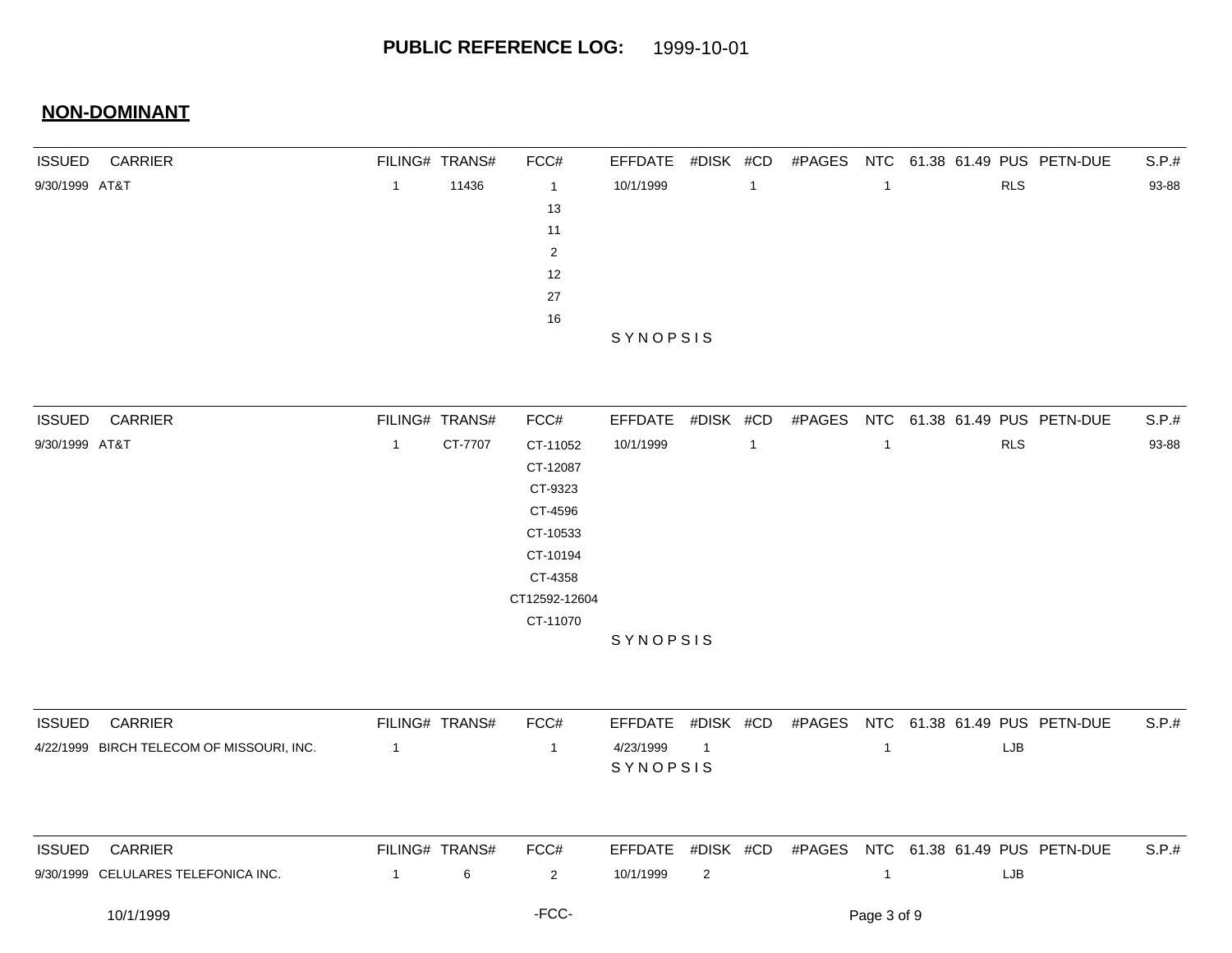| <b>ISSUED</b> | <b>CARRIER</b>                                                 |                | FILING# TRANS#        | FCC#           | <b>EFFDATE</b>                          | #DISK #CD      | #PAGES | <b>NTC</b>       |            | 61.38 61.49 PUS PETN-DUE | S.P.# |
|---------------|----------------------------------------------------------------|----------------|-----------------------|----------------|-----------------------------------------|----------------|--------|------------------|------------|--------------------------|-------|
|               | 9/30/1999 CELULARES TELEFONICA INC.                            | $\overline{1}$ | 6                     | $\overline{1}$ | 10/1/1999<br>SYNOPSIS                   | 2              |        | 1                | LJB        |                          |       |
| <b>ISSUED</b> | <b>CARRIER</b>                                                 |                | FILING# TRANS#        | FCC#           | <b>EFFDATE</b>                          | #DISK #CD      | #PAGES | <b>NTC</b>       |            | 61.38 61.49 PUS PETN-DUE | S.P.# |
|               | 9/28/1999 COMMUNITY NETWORKS, INC.                             | 1              | $\sqrt{2}$            | $\overline{2}$ | 9/29/1999                               | $\overline{2}$ |        | $\mathbf{1}$     | LJB        |                          |       |
|               |                                                                |                |                       |                | SYNOPSIS                                |                |        |                  |            |                          |       |
|               |                                                                |                |                       |                |                                         | #DISK #CD      |        |                  |            |                          |       |
| <b>ISSUED</b> | <b>CARRIER</b><br>9/27/1999 COMSAT WORLD                       | -1             | FILING# TRANS#<br>131 | FCC#<br>3      | <b>EFFDATE</b><br>9/28/1999<br>SYNOPSIS | -1             | #PAGES | <b>NTC</b><br>-1 | <b>SCF</b> | 61.38 61.49 PUS PETN-DUE | S.P.# |
|               |                                                                |                |                       |                |                                         |                |        |                  |            |                          |       |
| <b>ISSUED</b> | <b>CARRIER</b><br>9/30/1999 CONVERGENT COMMUNICATIONS SERVICES | $\overline{1}$ | FILING# TRANS#<br>4   | FCC#<br>3      | <b>EFFDATE</b><br>10/1/1999             | #DISK #CD<br>2 | #PAGES | <b>NTC</b><br>-1 | LJB        | 61.38 61.49 PUS PETN-DUE | S.P.# |
|               |                                                                |                |                       |                | SYNOPSIS                                |                |        |                  |            |                          |       |
| <b>ISSUED</b> | <b>CARRIER</b>                                                 |                | FILING# TRANS#        | FCC#           | <b>EFFDATE</b>                          | #DISK #CD      | #PAGES | <b>NTC</b>       |            | 61.38 61.49 PUS PETN-DUE | S.P.# |
|               | 9/30/1999 CONVERGENT COMMUNICATIONS SERVICES                   | -1             | 4                     | $\overline{4}$ | 11/1/1999<br>SYNOPSIS                   | 2              |        | 32               | LJB        | 10/15/1999               |       |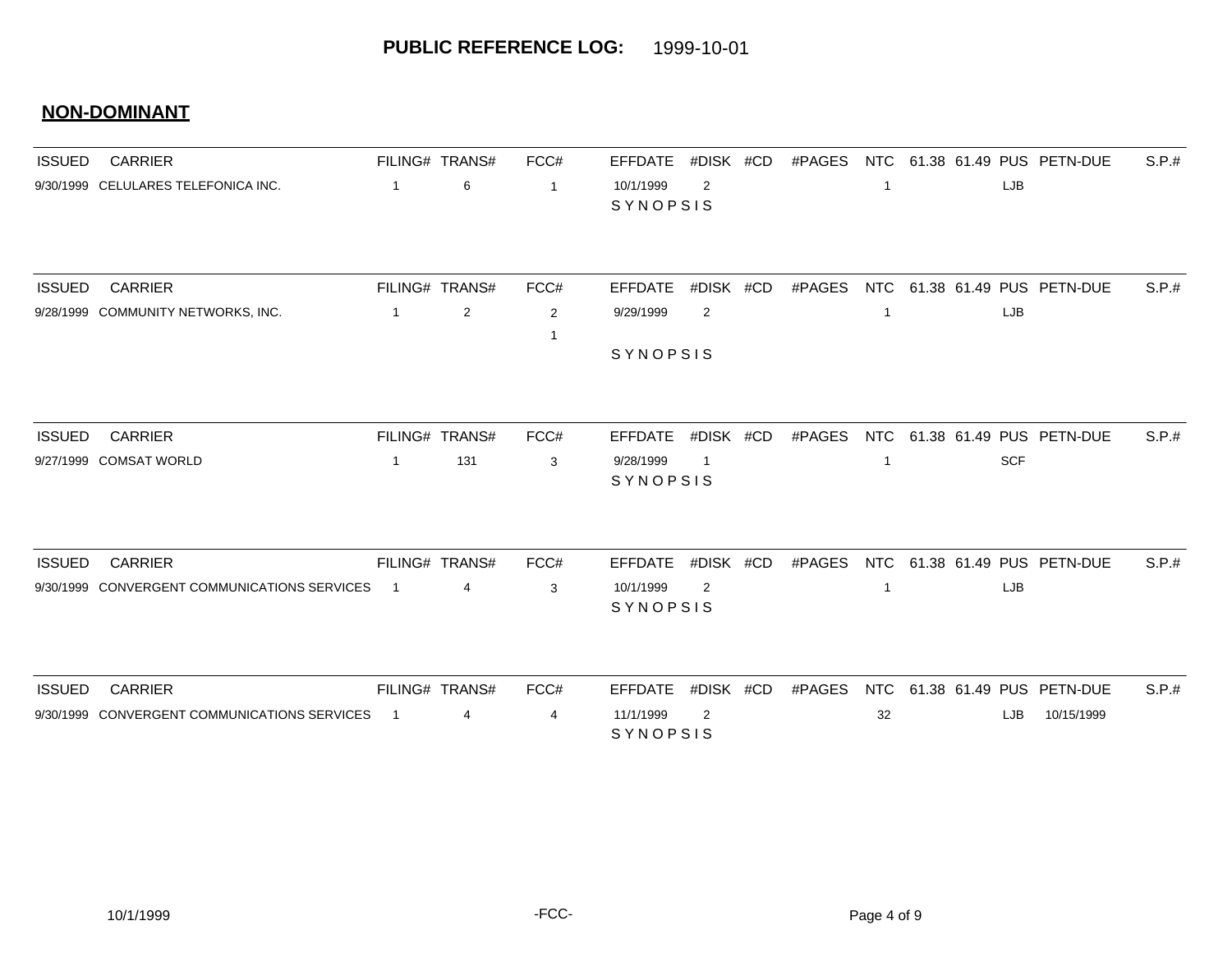| <b>ISSUED</b> | <b>CARRIER</b>                           |                | FILING# TRANS# | FCC#           | EFFDATE               | #DISK #CD      | #PAGES |                |     | NTC 61.38 61.49 PUS PETN-DUE        | S.P.t. |
|---------------|------------------------------------------|----------------|----------------|----------------|-----------------------|----------------|--------|----------------|-----|-------------------------------------|--------|
|               | 9/21/1999 DIALGLOBE                      | $\overline{1}$ | $\overline{1}$ | $\overline{1}$ | 9/22/1999<br>SYNOPSIS | $\overline{1}$ |        | $\mathbf{1}$   | LJB |                                     |        |
| <b>ISSUED</b> | <b>CARRIER</b>                           |                | FILING# TRANS# | FCC#           | <b>EFFDATE</b>        | #DISK #CD      | #PAGES | <b>NTC</b>     |     | 61.38 61.49 PUS PETN-DUE            | S.P.#  |
| 7/8/1999      | ENHANCED COMMUNICATIONS NETWORK          | $\overline{1}$ |                | $\overline{1}$ | 7/9/1999<br>SYNOPSIS  | $\overline{1}$ |        | $\mathbf{1}$   | LJB |                                     |        |
| <b>ISSUED</b> | <b>CARRIER</b>                           |                | FILING# TRANS# | FCC#           | <b>EFFDATE</b>        | #DISK #CD      |        |                |     | #PAGES NTC 61.38 61.49 PUS PETN-DUE | S.P.#  |
|               | 9/30/1999 GCI COMMUNICATION CORPORATION  | $\overline{1}$ | 165            | 2              | 10/1/1999<br>SYNOPSIS | 2              |        | $\overline{1}$ | LJB |                                     |        |
| <b>ISSUED</b> | <b>CARRIER</b>                           |                | FILING# TRANS# | FCC#           | <b>EFFDATE</b>        | #DISK #CD      | #PAGES |                |     | NTC 61.38 61.49 PUS PETN-DUE        | S.P.#  |
|               | 9/30/1999 GTE COMMUNICATIONS CORPORATION | $\overline{1}$ | 65             | 3<br>2<br>-1   | 10/1/1999             | $\overline{4}$ |        | $\mathbf{1}$   | VJ  |                                     |        |
|               |                                          |                |                |                | SYNOPSIS              |                |        |                |     |                                     |        |
| <b>ISSUED</b> | <b>CARRIER</b>                           |                | FILING# TRANS# | FCC#           | <b>EFFDATE</b>        | #DISK #CD      | #PAGES |                |     | NTC 61.38 61.49 PUS PETN-DUE        | S.P.#  |
|               | 9/28/1999 INTERNATIONAL TELCOM, LTD.     | $\overline{1}$ | $\mathbf{1}$   | $\overline{2}$ | 9/29/1999<br>SYNOPSIS | $\overline{2}$ |        | $\mathbf 1$    | LJB |                                     |        |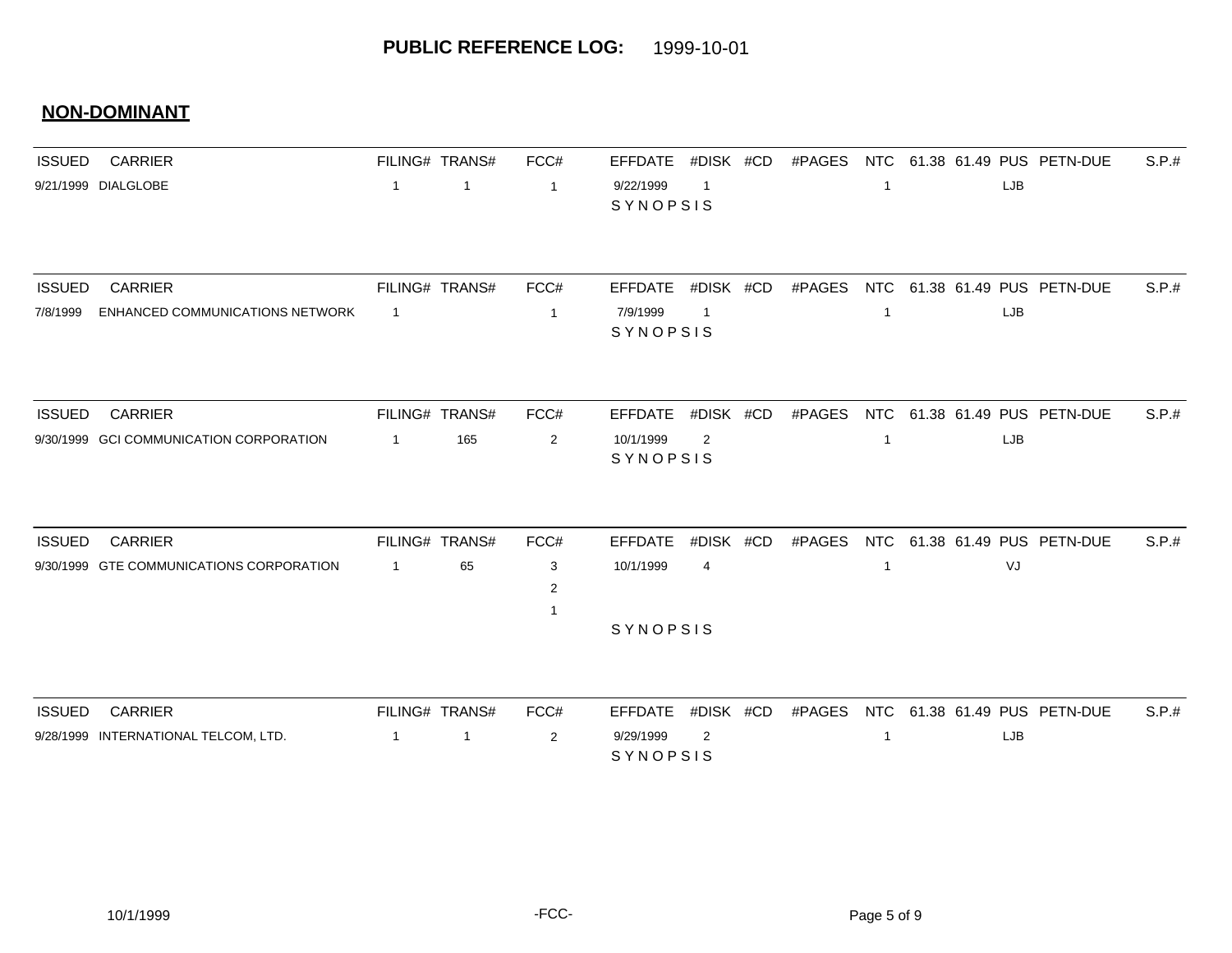| <b>ISSUED</b> | <b>CARRIER</b>                                    |                | FILING# TRANS#      | FCC#                 | <b>EFFDATE</b>                          | #DISK #CD                   | #PAGES | NTC                        |     | 61.38 61.49 PUS PETN-DUE     | S.P.#  |
|---------------|---------------------------------------------------|----------------|---------------------|----------------------|-----------------------------------------|-----------------------------|--------|----------------------------|-----|------------------------------|--------|
|               | 9/24/1999 MCI WORLDCOM NETWORK SERVICES, INC.     | $\overline{1}$ | 1291                | $\overline{1}$       | 9/25/1999<br>SYNOPSIS                   | -1                          |        | $\mathbf{1}$               | VJ  |                              | 96-661 |
|               |                                                   |                |                     |                      |                                         |                             |        |                            |     |                              |        |
| <b>ISSUED</b> | <b>CARRIER</b>                                    |                | FILING# TRANS#      | FCC#                 | EFFDATE #DISK #CD                       |                             | #PAGES | <b>NTC</b>                 |     | 61.38 61.49 PUS PETN-DUE     | S.P.#  |
|               | 9/30/1999 MCI WORLDCOM NETWORK SERVICES, INC.     | $\overline{1}$ | 1292                | $\overline{1}$       | 10/1/1999<br>SYNOPSIS                   | $\mathbf{1}$                |        | $\mathbf 1$                | VJ  |                              | 96-661 |
| <b>ISSUED</b> | <b>CARRIER</b>                                    |                | FILING# TRANS#      | FCC#                 | <b>EFFDATE</b>                          | #DISK #CD                   | #PAGES | <b>NTC</b>                 |     | 61.38 61.49 PUS PETN-DUE     | S.P.#  |
|               | 9/22/1999 NETWORK TELEPHONE CORPORATION           | $\overline{1}$ | $\overline{2}$      | 2                    | 9/23/1999<br>SYNOPSIS                   | $\overline{\mathbf{1}}$     |        | $\mathbf{1}$               | LJB |                              |        |
|               |                                                   |                |                     |                      |                                         |                             |        |                            |     |                              |        |
| <b>ISSUED</b> | <b>CARRIER</b><br>9/30/1999 NORTH STATE TELEPHONE | $\mathbf{1}$   | FILING# TRANS#<br>3 | FCC#<br>$\mathbf{1}$ | <b>EFFDATE</b><br>10/1/1999<br>SYNOPSIS | #DISK #CD<br>$\overline{1}$ | #PAGES | <b>NTC</b><br>$\mathbf{1}$ | LJB | 61.38 61.49 PUS PETN-DUE     | S.P.#  |
|               |                                                   |                |                     |                      |                                         |                             |        |                            |     |                              |        |
| <b>ISSUED</b> | <b>CARRIER</b>                                    |                | FILING# TRANS#      | FCC#                 | <b>EFFDATE</b>                          | #DISK #CD                   | #PAGES | <b>NTC</b>                 |     | 61.38 61.49 PUS PETN-DUE     | S.P.#  |
|               | 9/30/1999 SOUTHERNNET, INC                        | $\overline{1}$ | 182                 | $\overline{2}$       | 10/1/1999<br>SYNOPSIS                   | $\overline{1}$              |        | $\mathbf{1}$               | VJ  |                              |        |
| <b>ISSUED</b> | <b>CARRIER</b>                                    |                | FILING# TRANS#      | FCC#                 | <b>EFFDATE</b>                          | #DISK #CD                   | #PAGES |                            |     | NTC 61.38 61.49 PUS PETN-DUE | S.P.#  |
|               | 9/29/1999 SOUTHWESTERN BELL COMM SERV-MA          | $\overline{1}$ | 17                  | 4                    | 9/30/1999                               | $\overline{2}$              |        | 1                          | VJ  |                              |        |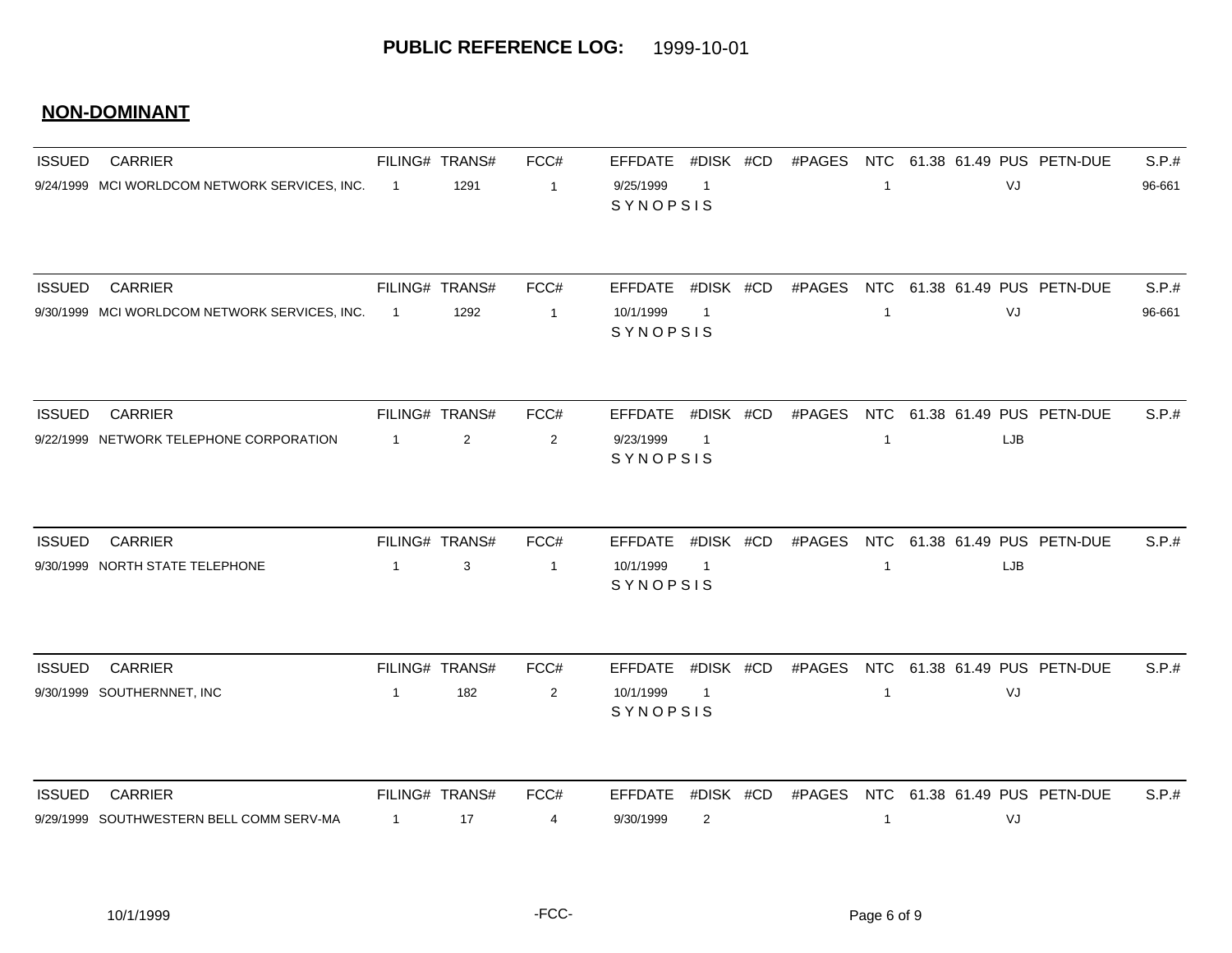| <b>ISSUED</b> | <b>CARRIER</b>                           |                | FILING# TRANS# | FCC# | EFFDATE         | #DISK #CD      | #PAGES      |  |                              | NTC 61.38 61.49 PUS PETN-DUE | S.P.# |
|---------------|------------------------------------------|----------------|----------------|------|-----------------|----------------|-------------|--|------------------------------|------------------------------|-------|
|               | 9/29/1999 SOUTHWESTERN BELL COMM SERV-MA | $\overline{1}$ | 17             | 3    | 9/30/1999       | $\overline{2}$ |             |  | VJ                           |                              |       |
|               |                                          |                |                |      | SYNOPSIS        |                |             |  |                              |                              |       |
|               |                                          |                |                |      |                 |                |             |  |                              |                              |       |
| <b>ISSUED</b> | <b>CARRIER</b>                           |                | FILING# TRANS# | FCC# | <b>EFFDATE</b>  | #DISK #CD      | #PAGES      |  | NTC 61.38 61.49 PUS PETN-DUE |                              | S.P.# |
|               | 9/30/1999 SPRINT COMMUNICATIONS CO. L.P. |                | 416            | 12   | 10/1/1999       | $\mathbf{0}$   | $\mathbf 0$ |  | <b>CEH</b>                   |                              | 99-87 |
|               |                                          |                |                | 11   |                 |                |             |  |                              |                              |       |
|               |                                          |                |                |      |                 |                |             |  |                              |                              |       |
|               |                                          |                |                | 2    |                 |                |             |  |                              |                              |       |
|               |                                          |                |                |      |                 |                |             |  |                              |                              |       |
|               |                                          |                |                |      | <b>SYNOPSIS</b> |                |             |  |                              |                              |       |

| <b>ISSUED</b> | CARRIER                                  | FILING# TRANS# |     | FCC#              | EFFDATE #DISK #CD |                | #PAGES         |   | NTC 61.38 61.49 PUS PETN-DUE | S.P.# |
|---------------|------------------------------------------|----------------|-----|-------------------|-------------------|----------------|----------------|---|------------------------------|-------|
|               | 9/30/1999 SPRINT COMMUNICATIONS CO. L.P. |                | 416 | $12 \overline{ }$ | 10/4/1999         | $\overline{0}$ | $\overline{0}$ | 4 | CEH                          | 99-87 |
|               |                                          |                |     | 11                |                   |                |                |   |                              |       |
|               |                                          |                |     |                   |                   |                |                |   |                              |       |
|               |                                          |                |     | $\mathcal{D}$     |                   |                |                |   |                              |       |
|               |                                          |                |     |                   |                   |                |                |   |                              |       |
|               |                                          |                |     |                   | <b>SYNOPSIS</b>   |                |                |   |                              |       |

| <b>ISSUED</b> | <b>CARRIER</b>                           | FILING# TRANS# | FCC# |           |              |          | EFFDATE #DISK #CD #PAGES NTC 61.38 61.49 PUS PETN-DUE | S.P.# |
|---------------|------------------------------------------|----------------|------|-----------|--------------|----------|-------------------------------------------------------|-------|
|               | 9/30/1999 SPRINT COMMUNICATIONS CO. L.P. | 416            | 12   | 10/7/1999 | $0 \qquad 1$ | $\Omega$ | <b>CEH</b>                                            | 99-87 |
|               |                                          |                |      |           |              |          |                                                       |       |
|               |                                          |                |      |           |              |          |                                                       |       |
|               |                                          |                |      |           |              |          |                                                       |       |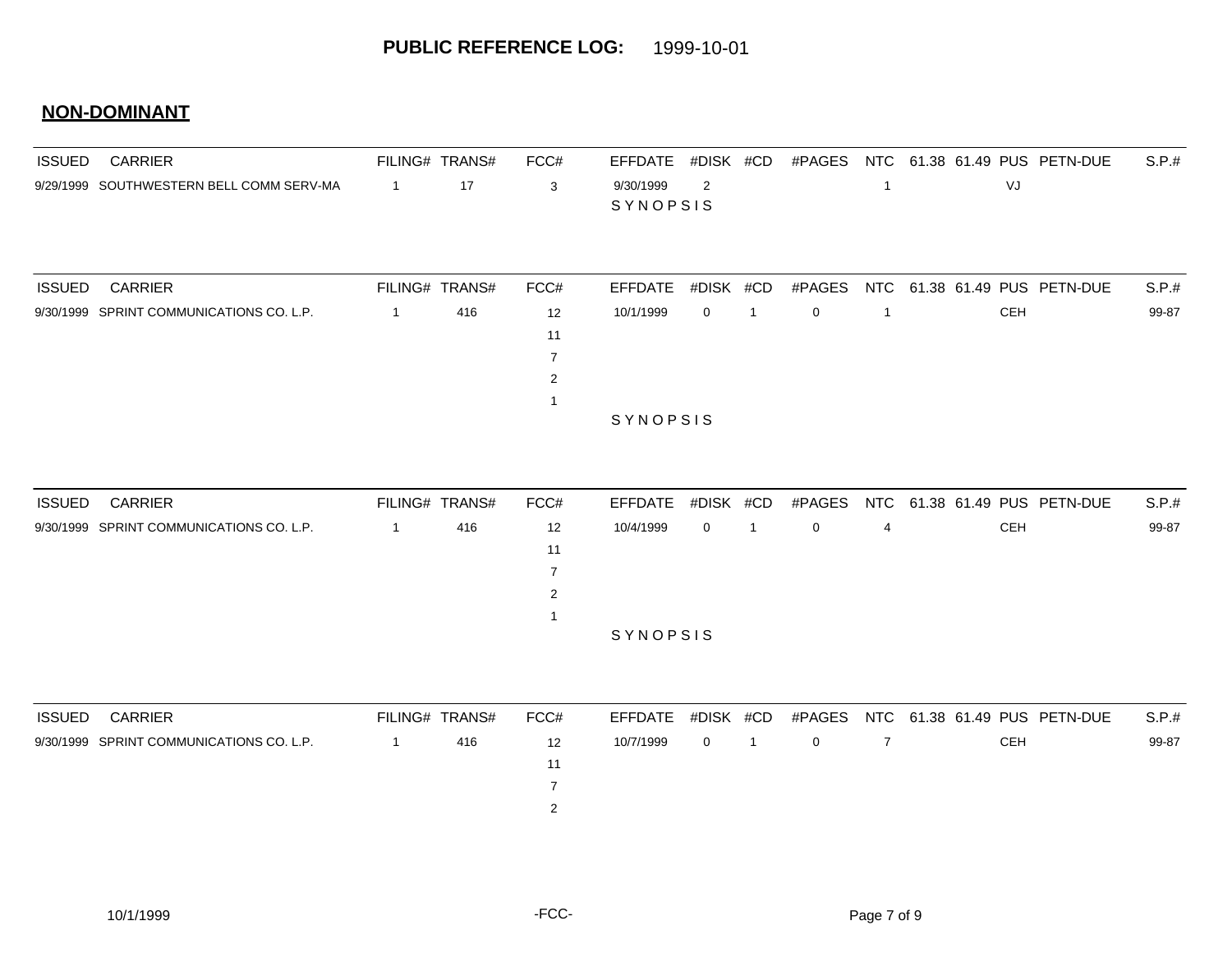| <b>ISSUED</b> | <b>CARRIER</b><br>9/30/1999 SPRINT COMMUNICATIONS CO. L.P. |                                | FILING# TRANS# | FCC#                            | <b>EFFDATE</b><br>10/7/1999<br>SYNOPSIS | #DISK #CD<br>$\Omega$ | $\mathbf{1}$   | #PAGES<br>$\mathbf 0$ | NTC<br>$\overline{7}$ |  | 61.38 61.49 PUS PETN-DUE       |                              | S.P.# |
|---------------|------------------------------------------------------------|--------------------------------|----------------|---------------------------------|-----------------------------------------|-----------------------|----------------|-----------------------|-----------------------|--|--------------------------------|------------------------------|-------|
|               |                                                            | $\overline{1}$                 | 416            | $\overline{1}$                  |                                         |                       |                |                       |                       |  | <b>CEH</b>                     |                              |       |
| <b>ISSUED</b> | <b>CARRIER</b>                                             | FILING# TRANS#                 |                | FCC#                            | <b>EFFDATE</b>                          | #DISK #CD             |                | #PAGES                | <b>NTC</b>            |  |                                | 61.38 61.49 PUS PETN-DUE     | S.P.# |
|               | 9/30/1999 SPRINT COMMUNICATIONS CO. L.P.                   | $\overline{1}$                 | 416            | 12<br>11<br>$\overline{7}$<br>2 | 10/11/1999                              | 0                     | $\overline{1}$ | 0                     | 11                    |  | <b>CEH</b>                     |                              | 99-87 |
|               |                                                            |                                |                |                                 |                                         | SYNOPSIS              |                |                       |                       |  |                                |                              |       |
| <b>ISSUED</b> | <b>CARRIER</b><br>9/30/1999 TELECONNECT COMPANY            | FILING# TRANS#<br>$\mathbf{1}$ | 212            | FCC#<br>3                       | <b>EFFDATE</b><br>10/1/1999<br>SYNOPSIS | #DISK #CD<br>2        |                | #PAGES                | NTC<br>$\mathbf{1}$   |  | 61.38 61.49 PUS PETN-DUE<br>VJ |                              | S.P.# |
| <b>ISSUED</b> | <b>CARRIER</b><br>9/28/1999 US WEST LONG DISTANCE          | FILING# TRANS#<br>$\mathbf{1}$ | 13             | FCC#<br>$\overline{2}$          | <b>EFFDATE</b><br>9/29/1999<br>SYNOPSIS | #DISK #CD<br>2        |                | #PAGES                | 1                     |  | VJ                             | NTC 61.38 61.49 PUS PETN-DUE | S.P.# |